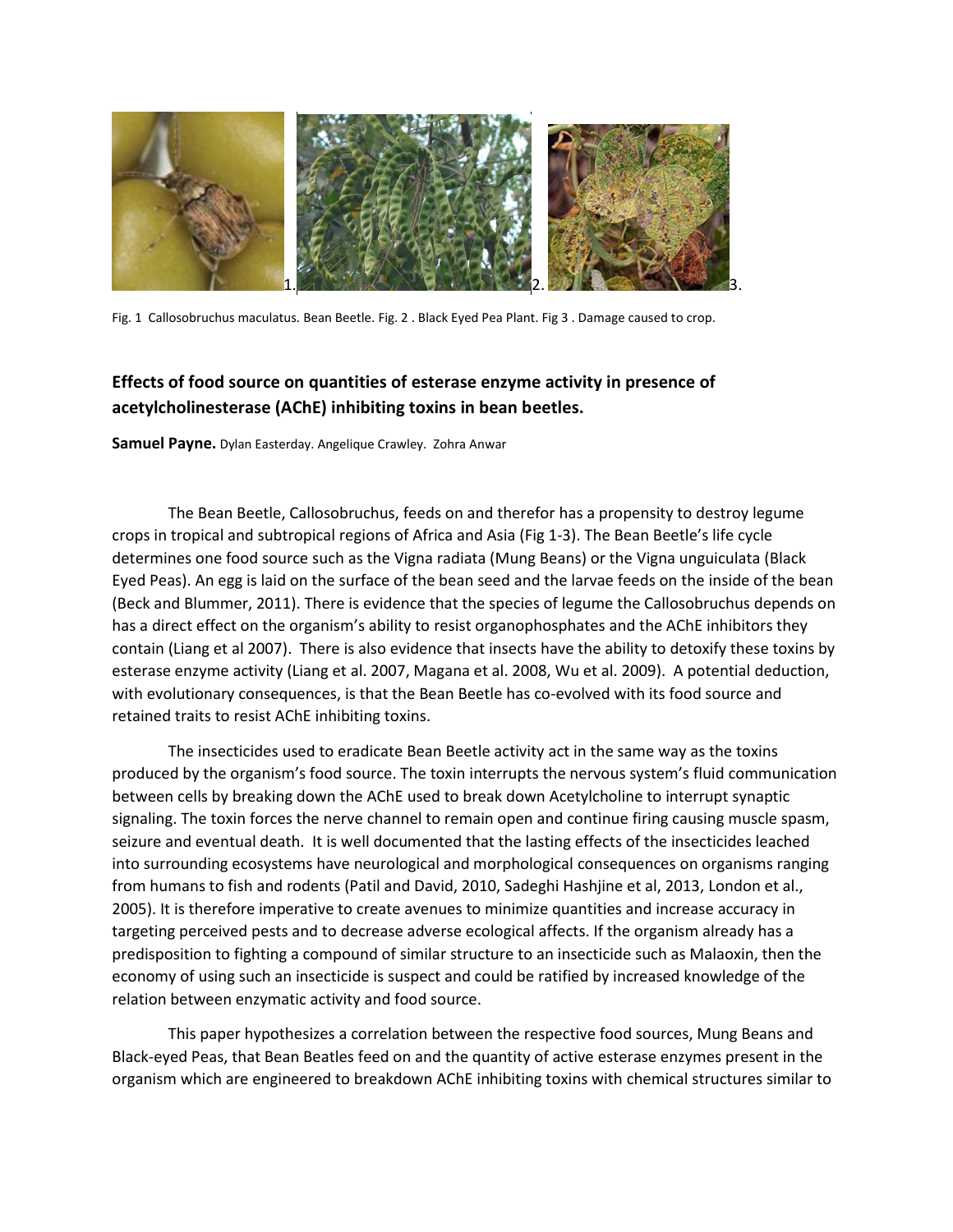Malaoxin and other pesticide agents.\* The Null Hypothesis put forth is that food source does not affect anti-toxin enzyme activity in Bean Beetles.

#### **Experimental Design:**

We performed one experiment on each food culture. There were two treatment levels per experiment.

Each of the two treatment levels, bean beetles raised on Mung Bean and bean beetles raised on Black Eyed Peas, were tested for enzymatic activity in relation to the ANAE and BNAE substrate . The sex of the beetle was a randomized variable. The origin of the organism, the spectrophotometer, and the quantities of Acetate and Homogenizing Buffer, were standardized variables.

The Dependent variable was the quantity of product cleaved from the two acetates\* by the active enzymes in vitro (See photo 3). This measurement was determined by absorbance levels with spectrophotometer set to 595 nm using a Fast Blue B Salt Stain that binds with the respective A-Napthol and B – Napthol.

The Independent Variable was the food source, Mung and Black -Eyed Peas. After the experiment was performed on one food source it was replicated once on the alternate food source.

These experiments were repeated by other lab groups in the class and the data was combined to have a final sample size of 17 for ANAE on Black Eyed Pea food source, and 18 on Mung Bean and a sample size for BNAE of 12 for Black Eyed Pea and 17 for Mung Bean.

#### **Methods:**

The lab process required a crude protein extraction, enzyme assays and a protein concentration adjustment and the organism had to go through a process of mastication, centrifuging and be maintained on ice to preserve possible enzymatic activity in vitro (See Photos  $4-6$ ).

As each beetle has varying protein content, we achieved a colorimetric Bradford Assay to determine a correct ratio of Enzyme production by deriving a standard curve from the known BSA (Bovine Serum) stock concentration sometimes known as Fraction 5, by a series of dilutions (See Graph 2). Absorbency as a function of concentration of protein for each organism sample was then determined using this standard curve. All absorbency data for ANAE and BNAE substrate was then divided by respective protein concentration in order to create significant data for enzyme production in vitro irrespective of a variable such as size of organism or the inactive enzymes. Please see table below for an example of a specific calculation for Beetle 5.

This measurement of the dependent variable was determined by absorbance levels with spectrophotometer set to 595 nm using a Fast Blue B Salt Stain that binds with the respective A-Napthol and B – Napthol.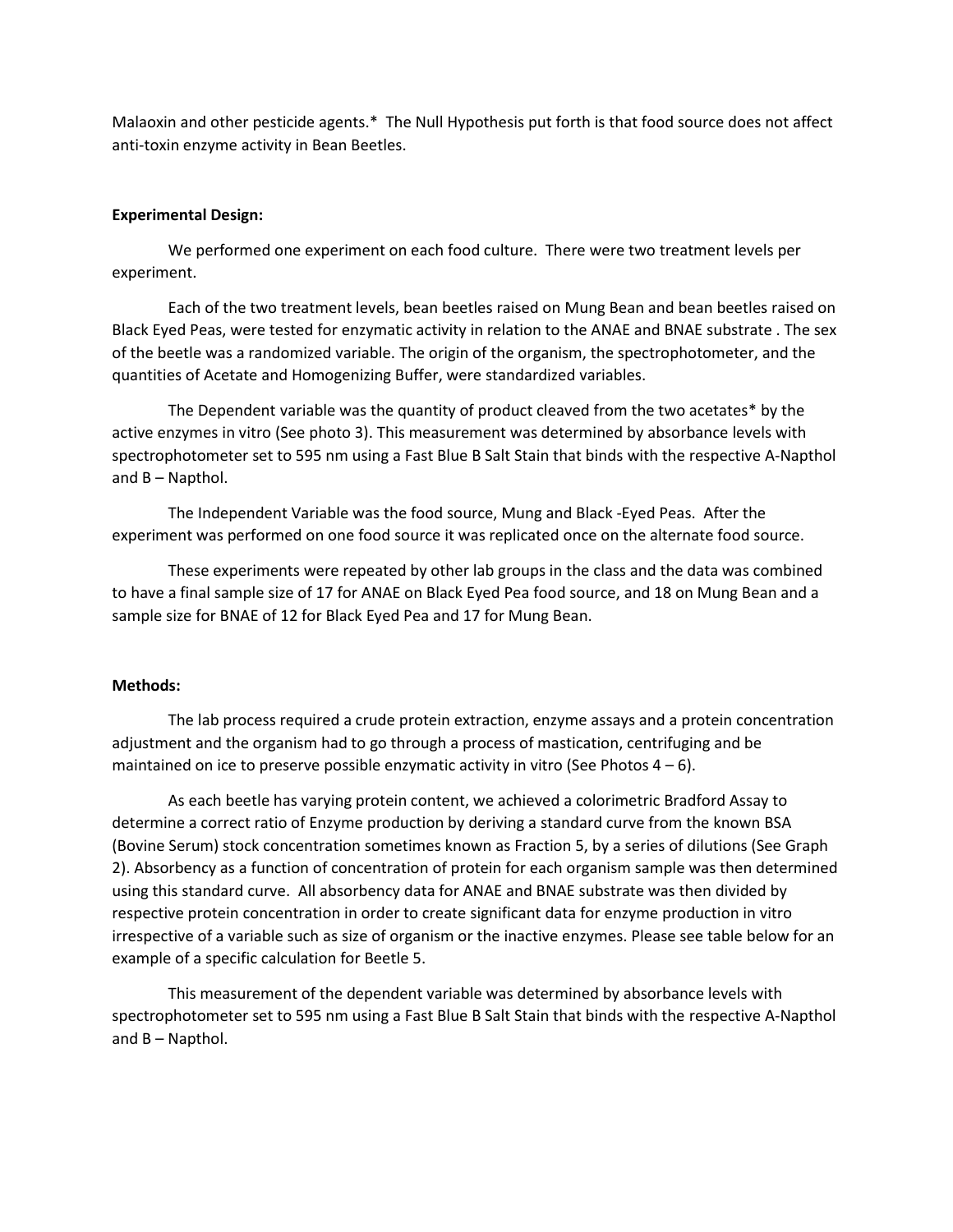

Fig 4. Centrifuge used to displace supernatant and animal parts. 23

Fig 5. The crude extract was kept on ice to preserve bio-chemical activity.

Fig 6. The Fast Blue B Salt dye binding to b-naphthol and a naphthol products that were hydrolyzed from BNAE and ANAE compounds mimicking insecticides.

### **Methods of Analyzing Data and Results and Data Analysis.**

To draw significant conclusions from the data, a two tailed T-Test for each experiment and a Bradford Assay and a standard deviation of the mean had to be calculated (see Graphs 1,2,3 and Tables 1, 2 and 3).

The standard deviation from mean is depicted with error bars in Graph 1. Unfortunately, the BNAE experiment had such a large variation across the Black Eyed Peas food source it is not possible to gain significant data in the comparison despite significant discrepancy in arithmetic mean of enzyme production.

The two tailed T-Test had to be performed because we were not hypothesizing a vector quantity. We were simply predicting the magnitude of enzymatic activity would be affected one way or the other, a scaler prediction. This decreases the probability of the Null Hypothesis and demands the data to be skewed towards the alternative hypothesis at a greater affect than with a one tailed hypothesis. As shown in Table 3 and 4, the probability of results landing in the space of the Null Hypothesis is too high, (confidence level is below 80 % for ANAE and between 80 and 90% for BNAE,) to have confidence in the data and the alternative hypothesis.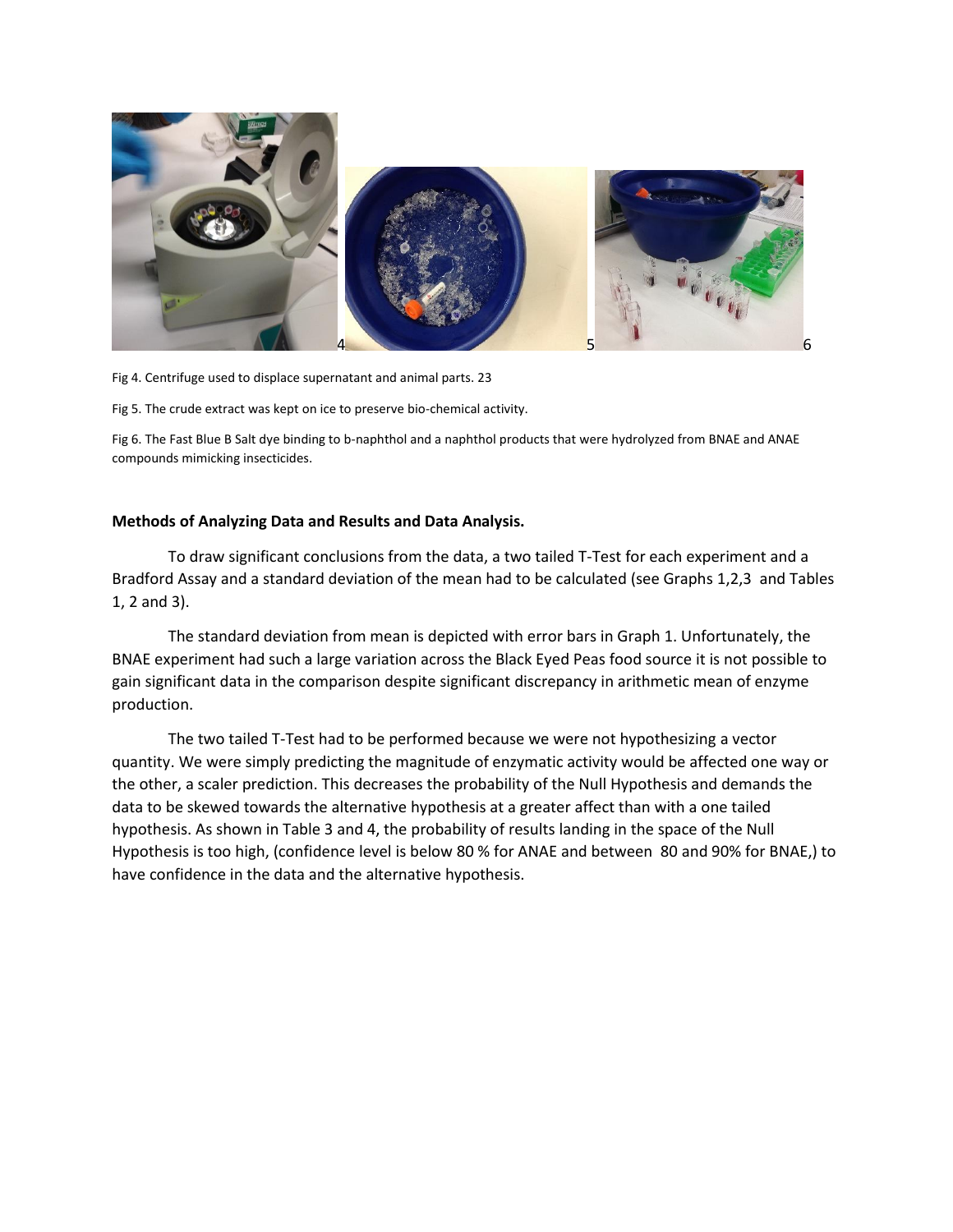

Graph 1. Standard Curve developed by diluting known concentration of Fraction V\*. Absorbency is a function of Concentration. The trend line is based on the Logarithmic equation derived from the equation of a line created by plotting concentration on the x axis and absorbance on the y axis. This equation is displayed in top right corner of this graph.

### **Example of Bradford Assay Process to Determine Adjusted Enzymatic Activity**

| Beetle 5 (Mung Bean)                 |                               |                                                                                                               |
|--------------------------------------|-------------------------------|---------------------------------------------------------------------------------------------------------------|
| Protein                              | $.817 \text{ AU} =$           |                                                                                                               |
|                                      | Absorbance                    |                                                                                                               |
| <b>ANAE Substrate</b>                | $2.232$ AU =                  | 2.232AU/1.777062222ug(mL) = Adjusted ANAE                                                                     |
|                                      | Absorbance                    | Concentration = $369.61479$ (AU/ug)                                                                           |
| Derived Formula and<br>Calculations: | $y = 0.2913ln(x) -$<br>0.9053 | $.817 = 0.2913\ln(x) - 0.9053$<br>$(0.9053+.817)/.2913=ln(x)$<br>e $\sqrt{(5.91246138)}$ = x<br>$x = 369.615$ |
| <b>For Standard Curve</b>            | y= Absorbance                 | $x = concentration$                                                                                           |
|                                      |                               |                                                                                                               |

Table 1 : Example of Using Bradford Assay to adjust Enzyme activity for Variance on Protein Concentration across Specimens.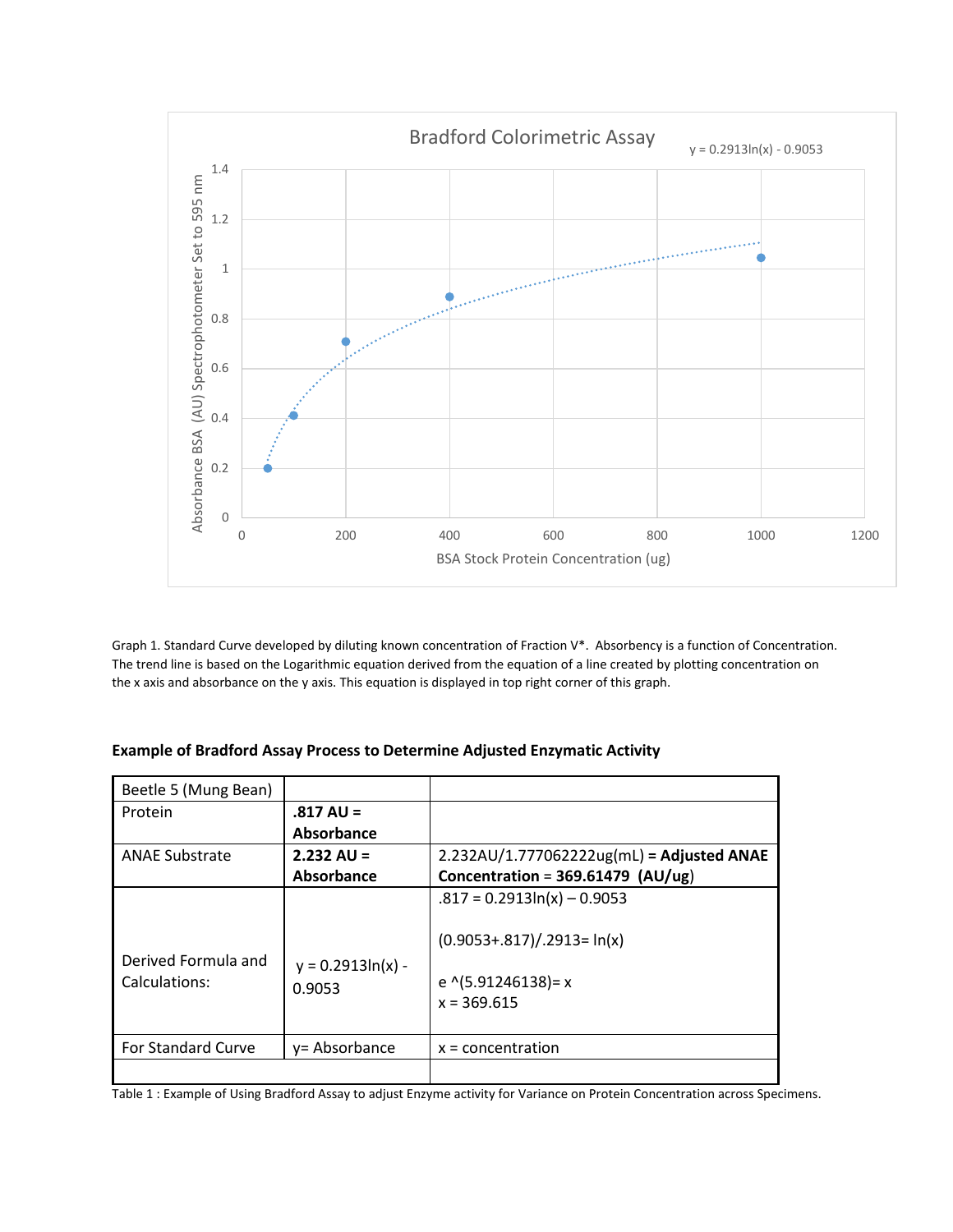

Graph 2



Graph 3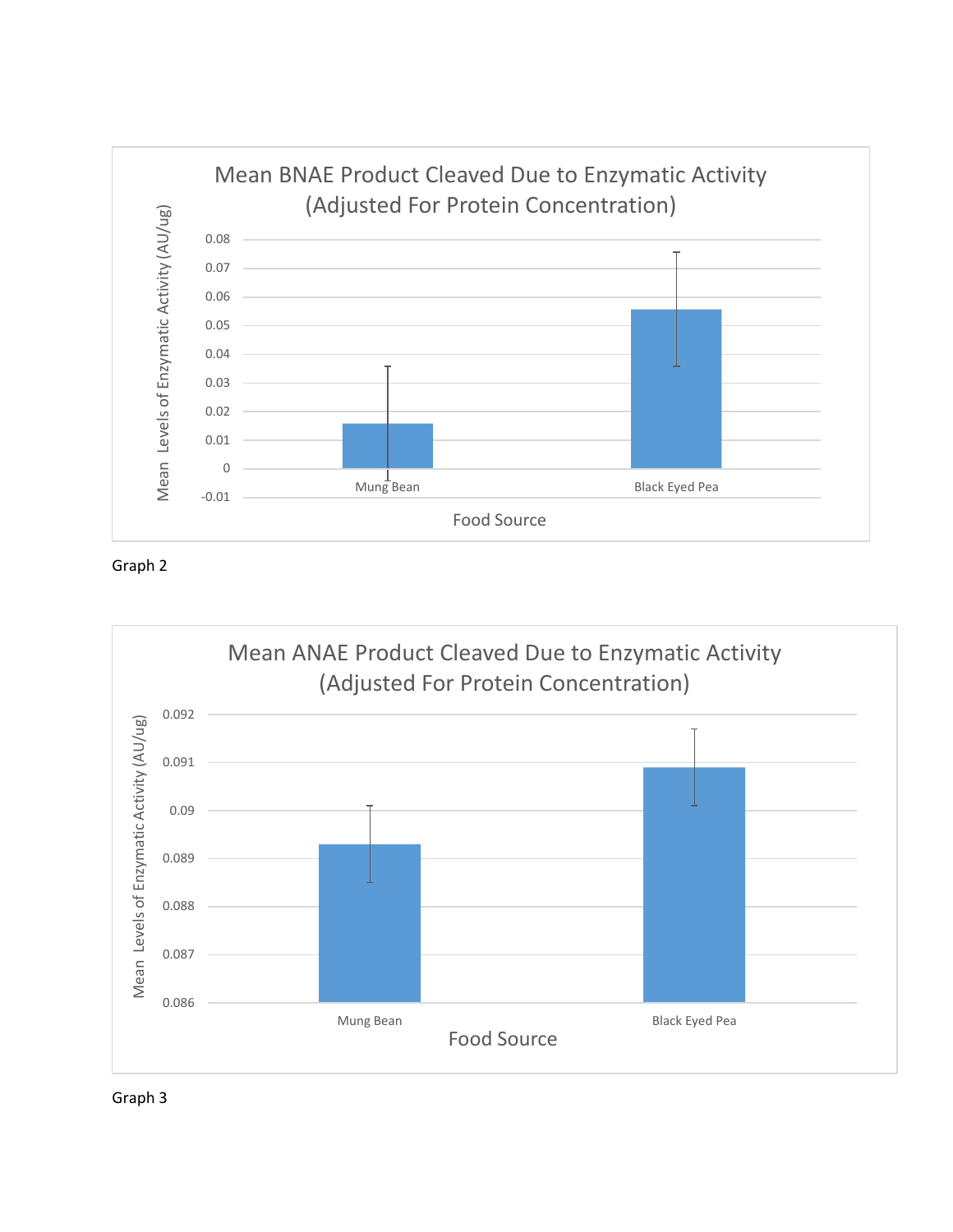Graph 3 and 4. Graph of mean product across treatment levels. This graph clearly shows that the data has a wide margin of error. It is tempting to deduce that Bean beetles irrespective of food source cultivation have the ability to break down toxins similar to ANAE substrate (the mirror of BNAE) and that Bean Beetles cultivated on Black eyed peas have a higher enzymatic activity regarding BNAE substrate then those cultivated on Mung Beans, but the distribution from the mean is too far reaching to draw appropriate conclusions. This distribution from the mean is represented by the error bars.

Two Tailed T Tests were performed for each substrate (See Table's 3 and 4).

| <b>BNAE T-Test</b>                              |             |
|-------------------------------------------------|-------------|
| D.F.                                            |             |
| t - critical for 95% Confidence (2)<br>- tailed | 2.05        |
| t - calculated                                  | 1.577759354 |
| Confidence Level                                | >80.<90%    |

Table 3: BNAE Two Tailed T Test.

| <b>ANAE T- Test</b>                           |            |
|-----------------------------------------------|------------|
| D.F.                                          | 33         |
| t - Critical for 95% Confidence<br>(2 tailed) | 2.05       |
| $\mathsf{t}$ - calculated                     | .046198499 |
| Confidence Level                              |            |

Table 4: ANAE Two Tailed T – Test.

## **Discussion and Conclusion:**

The data is not significant within accepted confidence levels for the Biological discipline. There is not support for the hypothesis which states that enzymatic activity is affected by food source. My lab's prediction that the BNAE and ANAE will hydrolyze at an increased rate or decreased rate depending on whether an organism was cultivated on Mung Beans or Black Eyed Peas has not been supported.

Although it is possible to deduce a difference with BNAE substrate across Mung Bean and Black Eyed Peas, the distribution from the mean is too great and my confidence level determined by a two tailed T-Test (See Table 3) is between 80% and 90% which is inadequate to deem any significance in data collected. The Null Hypothesis which states that there will be no difference in enzymatic activity based on food source has been supported. There is too a great a chance that my data will fall in my null hypothesis for there to be confidence in the alternative hypothesis. The data does however lead towards more experiments geared towards the BNAE isomer, as the data from this experiment showed a difference in mean data. If the data were significant, conclusions could be drawn regarding the redundancy of using insecticides modeled on pre-established chemical structures, and further experiments could be proposed comparing enzyme production in vitro compared to production in